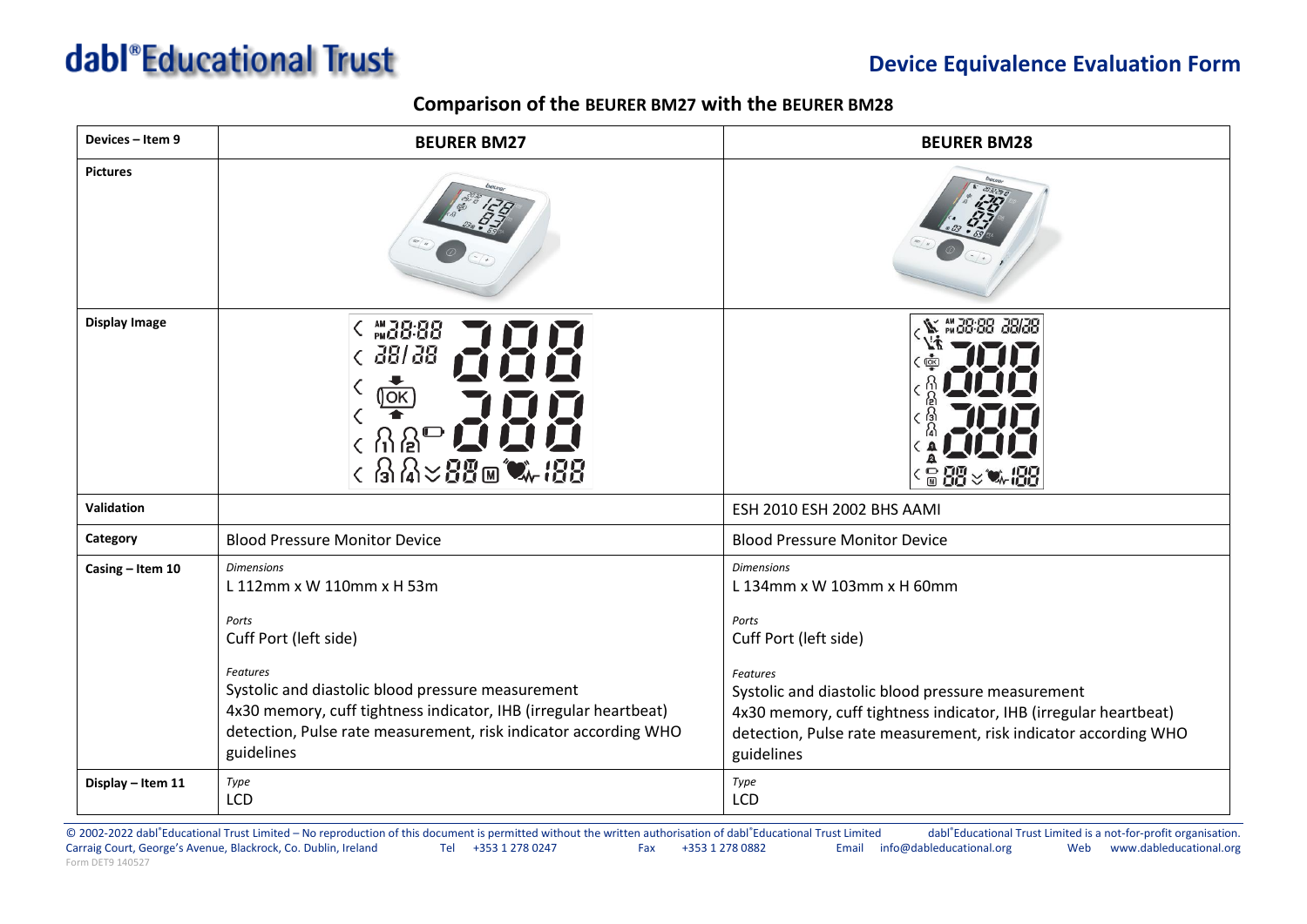|                                            | Segment LCD<br>Segment LCD                                                                                                                                                                                                                                                                                                                    |                                                                                                                                                                                                                                                                                                                                               |  |  |
|--------------------------------------------|-----------------------------------------------------------------------------------------------------------------------------------------------------------------------------------------------------------------------------------------------------------------------------------------------------------------------------------------------|-----------------------------------------------------------------------------------------------------------------------------------------------------------------------------------------------------------------------------------------------------------------------------------------------------------------------------------------------|--|--|
| Carrying/Mounting<br>Facilities - Item 12  | N/A                                                                                                                                                                                                                                                                                                                                           | N/A                                                                                                                                                                                                                                                                                                                                           |  |  |
| Software other than<br>Algorithm - Item 13 | 4 User, date and time, 2 Alarm<br>Average Memory zone<br>7- day morning average memory-zone<br>7- day evening average memory-zone<br>Risk indicator WHO Guidelines 1999                                                                                                                                                                       | 4 User, date and time, 2 Alarm<br>Average Memory zone<br>7- day morning average memory-zone<br>7- day evening average memory-zone<br>Risk indicator WHO Guidelines 1999                                                                                                                                                                       |  |  |
| <b>Memory Capacity</b><br>Item 14          | Number of stored measurements<br>30 memories x 4 users                                                                                                                                                                                                                                                                                        | Number of stored measurements<br>30 memories x 4 users                                                                                                                                                                                                                                                                                        |  |  |
| <b>Printing Facilities</b><br>Item 15      | N/A                                                                                                                                                                                                                                                                                                                                           | N/A                                                                                                                                                                                                                                                                                                                                           |  |  |
| Communication<br>Facilities - Item 16      | N/A                                                                                                                                                                                                                                                                                                                                           | N/A                                                                                                                                                                                                                                                                                                                                           |  |  |
| <b>Power Supply</b><br>Item 17             | Alkaline Battery (DC 6V 600mA, LR6 (AA) 1.5V x 4 pcs)<br>Battery Life ~ 300 measurements                                                                                                                                                                                                                                                      | Alkaline Battery (DC 6V 600mA, LR6 (AA) 1.5V x 4 pcs)<br>Battery Life ~ 300 measurements<br>Optional: Power Adapter Connection 6V-600mA                                                                                                                                                                                                       |  |  |
| <b>Other differences</b>                   | Other Details on Equivalent device that are different to Validated device                                                                                                                                                                                                                                                                     | Other Details on Validated device that are different to Equivalent device<br>HSD (Hämodynamic stability) Indikator                                                                                                                                                                                                                            |  |  |
| <b>Same Criteria</b>                       | <b>Measurement</b><br>Accuracy<br>BP accuracy ± 3mmHg<br>Pulse accuracy ± 5%<br>Method<br>Oscillometric method made during cuff deflation<br>Ranges<br>Cuff pressure 0-300mmHg<br>Systolic pressure: 50 - 280 mmHg<br>Diastolic pressure: 30 - 200 mmHg<br>Pulse rate: 40 - 199 pulse/minute<br><b>Inflation</b><br>Inflation 0mmHg - 300mmHg | <b>Measurement</b><br>Accuracy<br>BP accuracy ± 3mmHg<br>Pulse accuracy ± 5%<br>Method<br>Oscillometric method made during cuff deflation<br>Ranges<br>Cuff pressure 0-300mmHg<br>Systolic pressure: 50 - 280 mmHg<br>Diastolic pressure: 30 - 200 mmHg<br>Pulse rate: 40 - 199 pulse/minute<br><b>Inflation</b><br>Inflation 0mmHg - 300mmHg |  |  |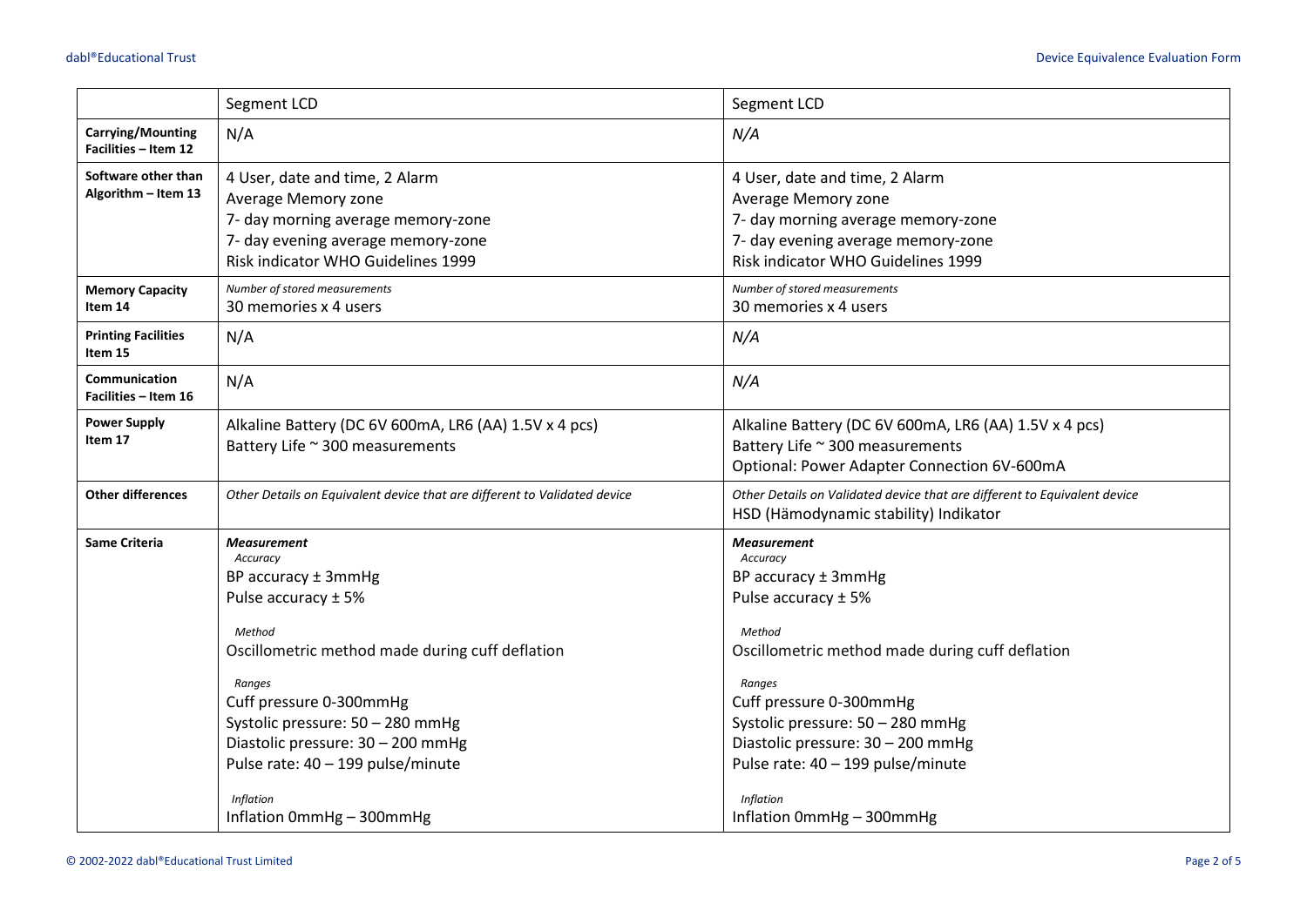| Automatic Inflation by internal Pump                    | Automatic Inflation by internal Pump                    |
|---------------------------------------------------------|---------------------------------------------------------|
| Zero pressure check before inflation                    | Zero pressure check before inflation                    |
|                                                         |                                                         |
| Deflation                                               | Deflation                                               |
| <b>Automatic Deflation System</b>                       | <b>Automatic Deflation System</b>                       |
| Cuffs (Please state sizes and materials used)           | Cuffs(Please state sizes and materials used)            |
| Polyester Material Standard Type: 22 - 42 cm (Original) | Polyester Material Standard Type: 22 - 42 cm (Original) |
| Bladder dimension: 140 x 250mm                          | Bladder dimension: 140 x 250mm                          |
|                                                         |                                                         |
| Sensors                                                 | Sensors                                                 |
| MSP40-GSF                                               | MSP40-GSF                                               |
| <b>Measurement Records</b>                              | <b>Measurement Records</b>                              |
| Memory Capacity: 30 memories x 4 users                  | Memory Capacity: 30 memories x 4 users                  |
|                                                         |                                                         |
| Measurements other than Blood Pressure                  | Measurements other than Blood Pressure                  |
| Pulse rate                                              | Pulse rate                                              |
|                                                         |                                                         |
| <b>Buttons/Switches</b>                                 | <b>Buttons/Switches</b>                                 |
| Power                                                   | Power                                                   |
| Start/Stop ( $\bigcap$ Symbol)                          | Start/Stop ( $\bigcap$ Symbol)                          |
| <b>Measurement Records</b>                              | <b>Measurement Records</b>                              |
| Memory (M Symbol)                                       | Memory (M Symbol)                                       |
|                                                         |                                                         |
| Forward $($ + Symbol)                                   | Forward $( +$ Symbol)                                   |
|                                                         |                                                         |
| Backward ( = Symbol)                                    | Backward ( = Symbol)                                    |
|                                                         |                                                         |
| Function                                                | <b>Function</b>                                         |
| Start/Stop ( (1) Symbol) Start/Stop Measurement         | Start/Stop ( (1) Symbol) Start/Stop Measurement         |
| Memory (M Symbol) Enter Memory Mode                     | Memory (M Symbol) Enter Memory Mode                     |
| Forward $($ + Symbol) Increase value or go forward      | Forward $($ + Symbol) Increase value or go forward      |
|                                                         |                                                         |
| Backward ( = Symbol) decrease value or go backward      | Backward ( = Symbol) decrease value or go backward      |
|                                                         |                                                         |
|                                                         |                                                         |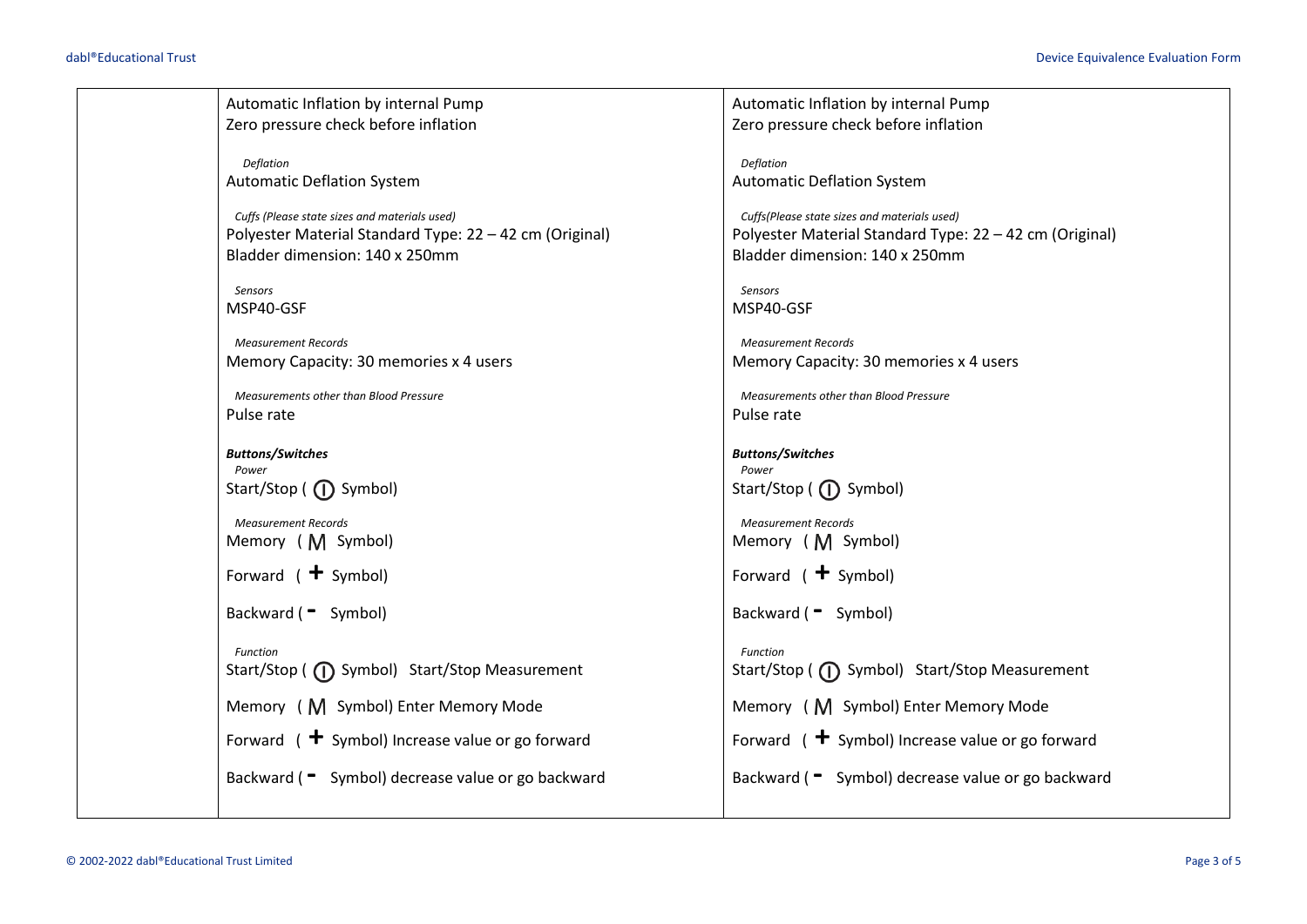|                             | Setting (SET Symbol) Enter Setting mode (Date, Time)                                                         | Setting (SET Symbol) Enter Setting mode (Date, Time)                                                         |
|-----------------------------|--------------------------------------------------------------------------------------------------------------|--------------------------------------------------------------------------------------------------------------|
| Analysis<br>N/A             |                                                                                                              | Analysis<br>N/A                                                                                              |
| <b>Event Marking</b><br>N/A |                                                                                                              | <b>Event Marking</b><br>N/A                                                                                  |
| Communication               |                                                                                                              | Communication                                                                                                |
| N/A                         |                                                                                                              | N/A                                                                                                          |
| Preparation                 | Display/Symbols/Indicators                                                                                   | Display/Symbols/Indicators<br>Preparation                                                                    |
|                             | Zero pressure check used                                                                                     | Zero pressure check used                                                                                     |
|                             | <b>Measurement Procedure</b><br>Inflation symbol                                                             | <b>Measurement Procedure</b><br>Inflation symbol                                                             |
|                             | Deflation symbol<br>Heartbeat symbol during deflation                                                        | Deflation symbol<br>Heartbeat symbol during deflation                                                        |
|                             | Irregular Heartbeat symbol                                                                                   | Irregular Heartbeat symbol                                                                                   |
|                             | <b>Post Measurement</b><br>SBP, DBP and Pulse                                                                | <b>Post Measurement</b><br>SBP, DBP and Pulse                                                                |
|                             | Measurement Error's: E1, E2, E3, E4, E5, E6, Battery Low                                                     | Measurement Error's: E1, E2, E3, E4, E5, E6, Battery Low                                                     |
|                             | Memory-Zone mean (A symbol)<br>7- day morning memory-zone mean (AM symbol)                                   | Memory-Zone mean (A symbol)<br>7- day morning memory-zone mean (AM symbol)                                   |
|                             | 7- day evening memory-zone mean (PM symbol)<br>WHO blood pressure classification scale (WHO Guidelines 1999) | 7- day evening memory-zone mean (PM symbol)<br>WHO blood pressure classification scale (WHO Guidelines 1999) |
|                             | Irregular heartbeat (IHB) detection and indication                                                           | Irregular heartbeat (IHB) detection and indication<br><b>HSD Indicator</b>                                   |
|                             | <b>Measurement Records</b><br>Memory Capacity: 30 memories x 4 users                                         | <b>Measurement Records</b><br>Memory Capacity: 30 memories x 4 users                                         |
| Date and Time               |                                                                                                              | Date and Time                                                                                                |
| Date and Time               | Date and Time (During memory recall and measuring)                                                           | Date and Time<br>Date and Time (During memory recall and measuring)                                          |